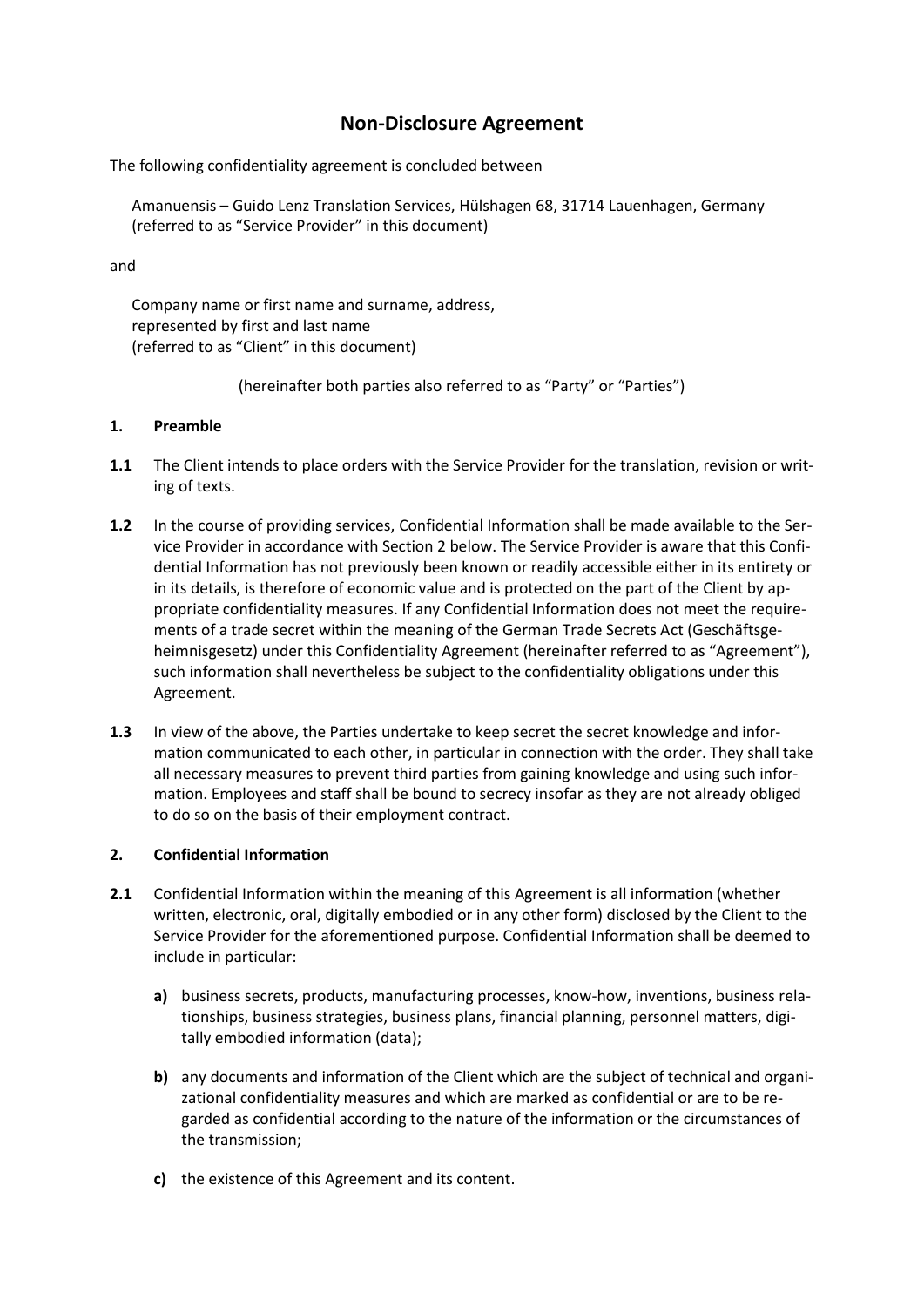- **2.2** No Confidential Information shall be such information,
	- **a)** which was known or generally available to the public prior to its disclosure or transfer by the Client or which becomes so at a later date without a breach of a confidentiality obligation;
	- **b)** which was demonstrably known to the Service Provider prior to its disclosure by the Client and without a breach of a confidentiality obligation;
	- **c)** which have been obtained by the Service Provider without using or referring to Confidential Information of the Service Provider itself; or
	- **d)** which are handed over or made accessible to the Service Provider by an authorized third party without a breach of a confidentiality obligation.

## **3. Confidentiality obligation of the service provider**

The Service Provider undertakes,

- **a)** not to exploit the mutually disclosed information itself without the express written consent of the Client;
- **b)** to keep the Confidential Information strictly confidential and to use it only in connection with the purpose;
- **c)** to disclose the Confidential Information only to such representatives who rely on knowledge of such information for the purpose, provided that the Service Provider ensures that its representatives comply with this Agreement as if they were themselves bound by this Agreement;
- **d)** to secure the Confidential Information by appropriate confidentiality measures against unauthorized access by third parties and to comply with the legal and contractual provisions on data protection when processing the Confidential Information. This also includes state-of-theart technical security measures (§ 32 GDPR) and the obligation of employees to maintain confidentiality and observe data protection (§ 28 para. 3 lit. b GDPR). The Client reserves the sole and unrestricted right to apply for property rights.

## **4. Return of Confidential Information**

- **4.1** The Parties shall return documents received from each other in connection with the purpose to the respective information provider without undue delay after termination of the cooperation agreement.
- **4.2** Upon request of the Client as well as without request at the latest after the purpose described in the preamble has been achieved, the Service Provider shall be obliged to return or destroy all Confidential Information including copies thereof (including electronically stored Confidential Information) within ten (10) working days after receipt of the request or after termination of the project, unless storage obligations agreed with the Client or statutory obligations conflict therewith.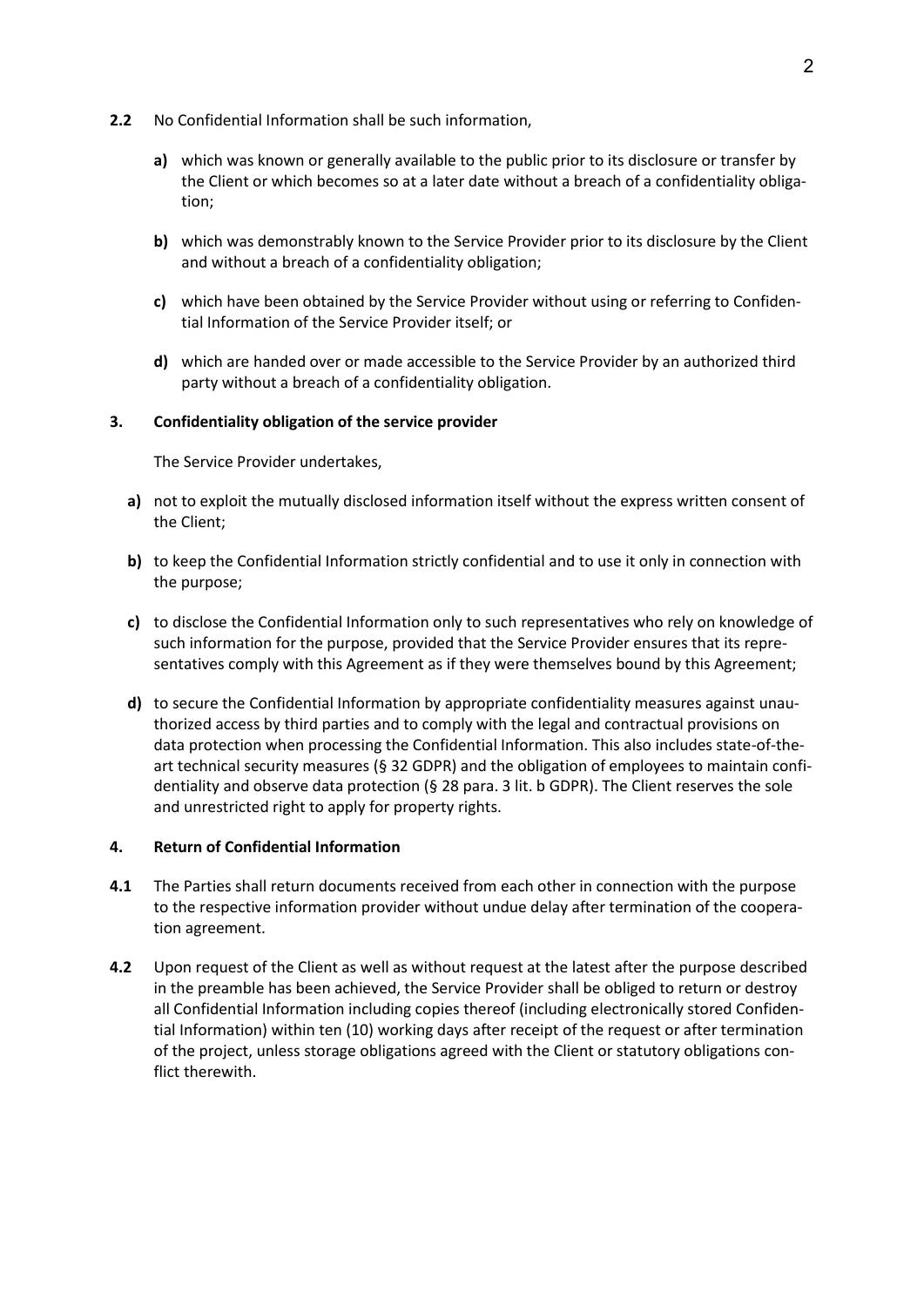- **4.3** The destruction of electronically stored Confidential Information shall be effected by complete and irrevocable deletion of the files or irretrievable destruction of the data carrier. In the case of electronically stored Confidential Information, complete and irrevocable deletion means that the Confidential Information is deleted in such a way that any access to this information becomes impossible, whereby special deletion procedures (e. g. by means of "wiping") are to be used which meet the recognized standards (e. g. standards of the German Federal Office for Information Security [Bundesamt für Informationssicherheit]).
- **4.4** In addition to Confidential Information for which there is a duty of preservation as defined in Section 4.2, Confidential Information whose destruction or return is not technically possible, e. g., because it was stored in a backup file on the basis of an automated electronic backup system for securing electronic data, shall be excluded from this; this shall also include the technically necessary retention of master data (e. g., personnel or customer numbers) which is required to establish a link to the archived information.
- **4.5** At the request of the Client, the Service Provider shall assure in writing that it has completely and irrevocably deleted all Confidential Information in accordance with the provisions of the above clauses and the Client's instructions.

## **5. Rights of use and exploitation**

- **5.1** The Client shall have all rights of ownership, use and exploitation with regard to the Confidential Information, without prejudice to the rights which it has under the German Trade Secrets Act (Geschäftsgeheimnisgesetz). The Client reserves the exclusive right to register intellectual property rights. The Service Provider shall not acquire any ownership or – with the exception of the use for the purpose described above – any other rights of use to the Confidential Information (in particular to know-how, patents applied for or granted thereon, copyrights or other industrial property rights) on the basis of this Agreement or otherwise due to conclusive conduct.
- **5.2** The Service Provider shall refrain from exploiting or imitating the Confidential Information itself in any way (in particular by way of so-called "reverse engineering") or having it exploited or imitated by third parties and in particular from applying for industrial property rights to the Confidential Information – in particular trademarks, designs, patents or registered designs.

## **6. Contractual Penalty and Damages**

Irrespective of any claim for damages, the Service Provider undertakes to pay a contractual penalty of €1,000 for each case of culpable violation of this Agreement, but not more than 10 % of the order amount.

## **7. Period**

This Agreement shall enter into force upon signature and shall expire 3 years after termination of the exchange of information for the aforementioned purpose. This obligation to maintain confidentiality shall continue to apply even if no order is placed or an order is terminated.